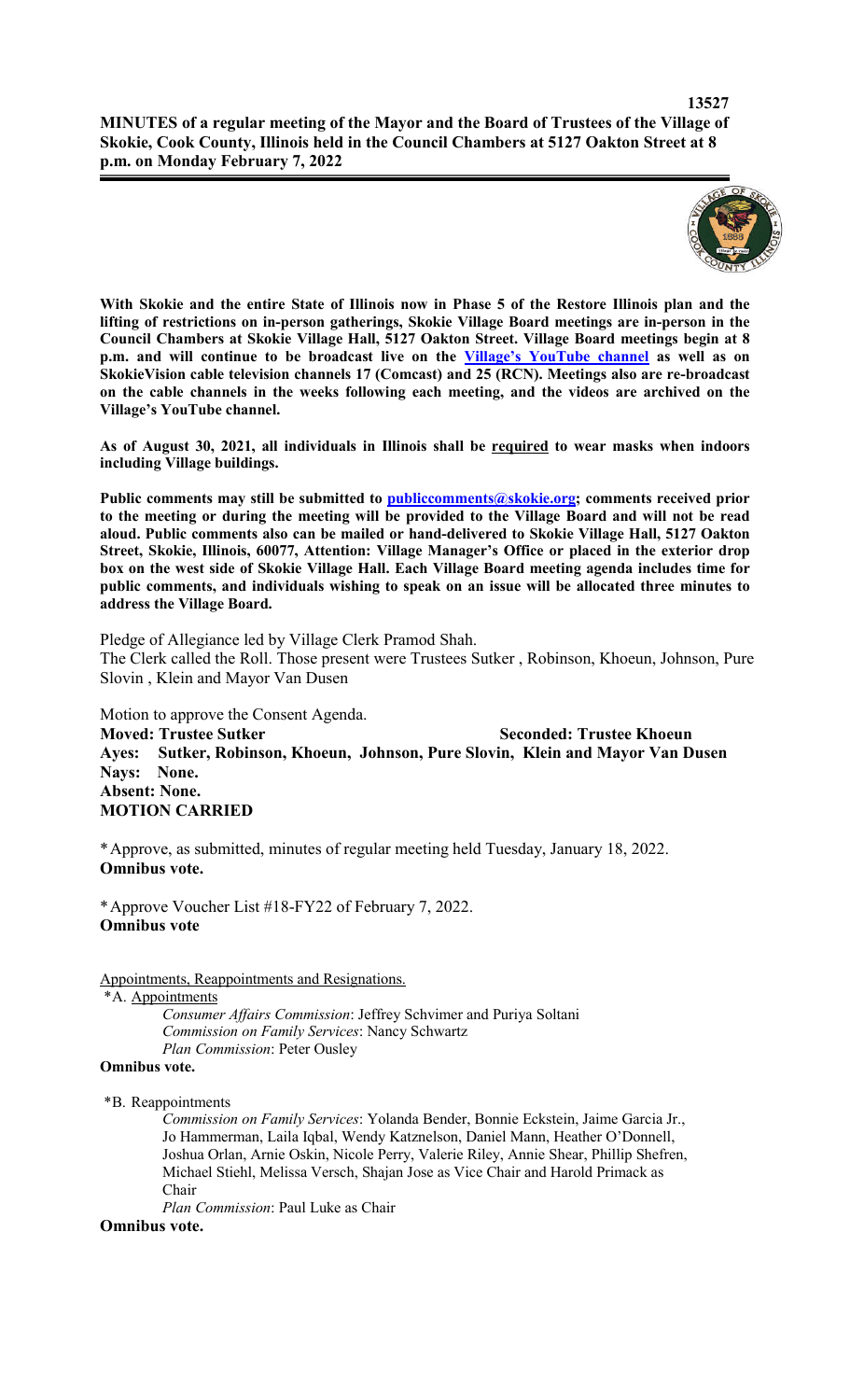Report of the Village Manager.

A. Old Orchard Center Business District Designation and Approvals.

Economic Development staff recommends approval of designating the Old Orchard Center Business District, approving the Plan, making a determination and finding of a blighted area, and authorizing the imposition of a 1% Retailer's Occupation and Service Occupation Tax in connection with the proposed Old Orchard Center Business District.

Trustee Johnson had questions and comments on the proposed project regarding blighted areas. Corporation Counsel, Manager Lockerby and Mayor Van Dusen answered questions from the Board.

Motion to concur with staff's recommendations and request Mayor and Board to authorize Corporation Counsel to draft the necessary code amendments and ordinances which would be presented to the Board at the March 7, 2022 meeting.

**Moved: Trustee Pure Slovin Seconded: Trustee Ayes: Sutker, Robinson, Khoeun, Pure Slovin, Klein and Mayor Van Dusen Nays: Johnson. Absent: None.** 

# **MOTION CARRIED**

\* B. FY2022 Purchase of One Public Works Administration Hybrid Vehicle – Currie Motors, Inc., Frankfort, Illinois - \$36,186.

Motion to award a contract to Currie Motors, Inc., Frankfort, Illinois in the amount of \$36,184 for purchase of one public works administration hybrid vehicle.

## **Omnibus vote.**

Report of the Corporation Counsel.

CONSENT:

\*A. Ordinance 22-2-T-4588

Motion to adopt an ordinance providing for the addition of a portion of Gross Point Road, from Gold Road to Old Orchard Road, to the municipal street system of the Village of Skokie, Cook County, Illinois.

This item is on the consent agenda for second reading and adoption. **Omnibus vote.**

\* B. Ordinance 22-2-Z-4589

Motion to adopt an ordinance approving a plat of dedication for property located at 3320-3340 Dempster Street, Skokie, Illinois in an NX Neighborhood Mixed-Use district. This item is on the consent agenda for second reading and adoption. **Omnibus vote.**

Plan Commission.

Donna Pugh, partner of Foley & Lardner, Project Team Leader Robert Kusel spoke about lighting, bird strike mitigations, adjustments, change of hours of truck delivery, land use, modifications, change in hours of lighting.

Trustee Sutker commented on a land use decision and whether the Village, the petitioner and the community stakeholders worked together to mitigate the impact.

Trustee Khoeun made a motion to request that an independent research study to monitor bird strikes for at least one year on both the Carvana and adjacent Optima buildings. The purpose of the study is to gain further understanding on bird impacts and the effectiveness of mitigation measures to facilitate future policy in both Skokie and at regional and national levels.

**Moved: Trustee Khoeun Seconded: Trustee Sutker Ayes: Sutker, Robinson, Khoeun, Johnson, Pure Slovin, Klein and Mayor Van Dusen Nays: None. Absent: None. MOTION CARRIED**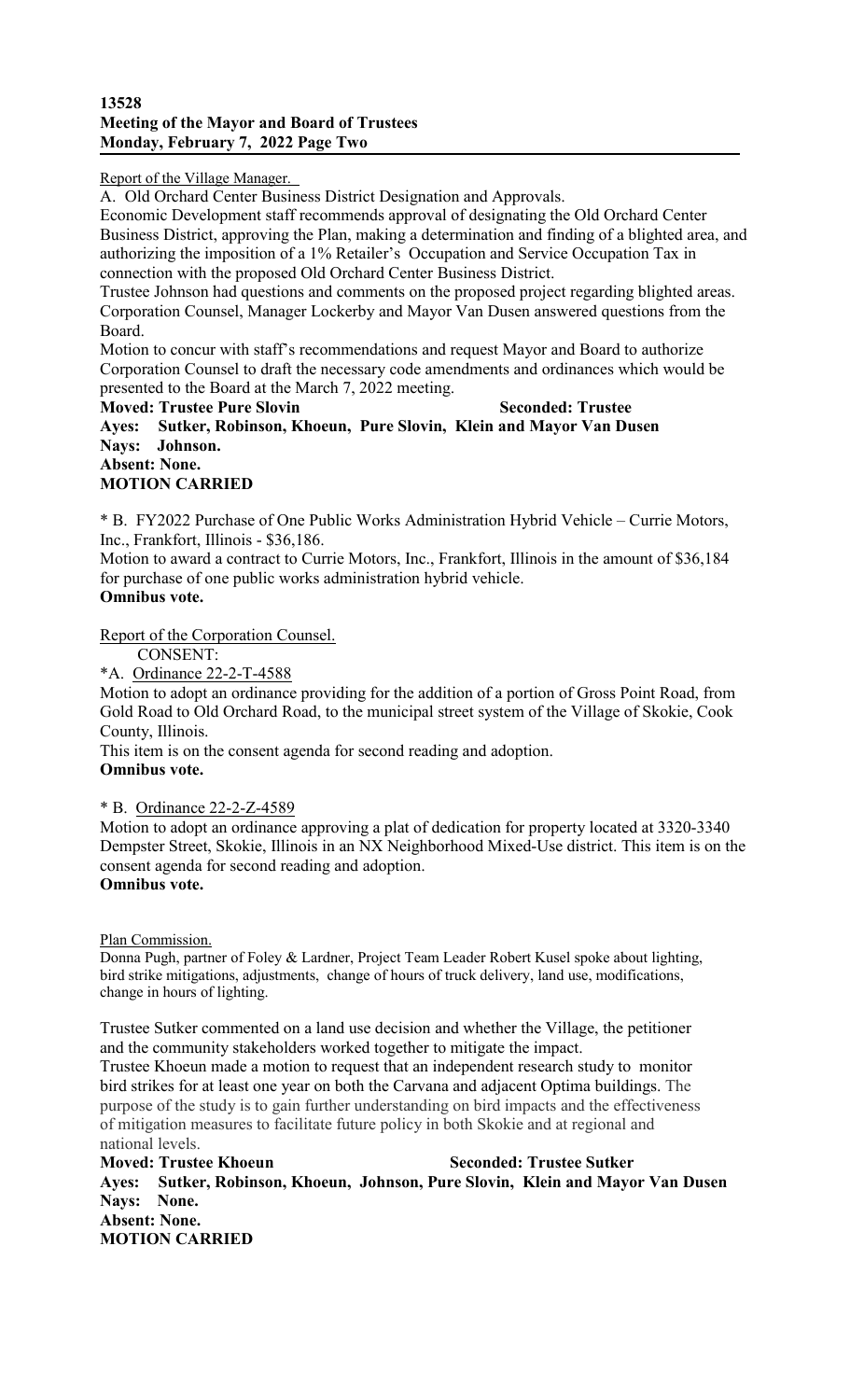#### **Meeting of the Mayor and Board of Trustees Monday, February 7, 2022 Page Three**

Trustee Klein commented on demolition (if needed), sales, delivery hours -weekends? And safety measures and if any mechanical work would be done on the property. Attorney for Optima Steven Blonder introduced Asher Bronfeld, President of the Association spoke about spot zoning, trucks during the day, character of the neighborhood, sales tax, sales projections.

A. Plan Commission Case 2021-24P – Zoning Chapter Amendment: Allow Auto Dealer and Marine Craft Dealer within the OR Office Research District. Motion to concur with the Plan Commission that Chapter 118 Zoning of the Skokie Village Code be amended to allow Auto Dealer and Marine Craft Dealer within the OR Office Research District. **Moved: Trustee Robinson Seconded: Trustee Klein Ayes: Sutker, Robinson, Khoeun, Pure Slovin, Klein and Mayor Van Dusen Nays: Johnson. Absent: None. MOTION CARRIED**

B. Plan Commission Case 2021-25P – Site Plan Approval: 9801 Woods Drive (new address – 9757 Woods Drive) – Carvana.

These citizens came and spoke against the proposed project.

Dena Lichterman, Amelia, Annette Prince, Ann Tanner, Claire Halpin, Kimberly Polka, Gail Regenbogen, Eleanor Shulist, Lisette Sayed, Lynette Wolfe, Ellen Zfaney, David Fryer, Carlos Reese, Andrea Benish, Callie Folke, Laurie Kaplan, Roy Pane, Joan Hakimi, Roby Berg, Keith, Alyse Morenz, Charles Saxe, Hillary Hunter, Laurie Grodnicki, Rachel Ann Russ, Teri Radkey, Stephanie Folker, Jim Barner, Amy Lardner, Rebecca Shield, Craig Horwitz and Mathew Gerwash.

Trustee Johnson questioned about Environmental sustainability, Comprehensive Plan of Skokie and Climate Action. He mentioned that the Village received a letter from Debra Shore, head of Environmental protection agency Midwest Region.

All the Trustees thanked the Plan Commission, Appearance Commission, Village Staff, residents of Skokie for their input and passion for Skokie, all the emails that were sent. The Village thanked Caravana for the changes that were made-changing the trucking route, delivery hours, treating the glass, reducing the lighting and turning the off the lights on all four sides during the migration periods.

Motion to concur with the Plan Commission for a site plan approval at 9801 Woods Drive (new address-9757 Woods Drive) Carvana, subject to all conditions.

#### **Ayes: Sutker, Robinson, Khoeun, Pure Slovin, Klein and Mayor Van Dusen Nays: Johnson. Absent: None.**

**MOTION CARRIED**

C. Plan Commission Case 2021-32P – Site Plan Approval: Niles North High School 9800 Lawler.

This case was taken before Carvana.

Motion to concur with the Plan Commission to approve the petitioner's request for site plan approval for an addition to the Niles North High School be approved subject to all conditions. **Moved: Trustee Klein Seconded: Trustee Pure Slovin Ayes: Sutker, Robinson, Khoeun, Johnson, Pure Slovin, Klein and Mayor Van Dusen Nays: None. Absent: None. MOTION CARRIED**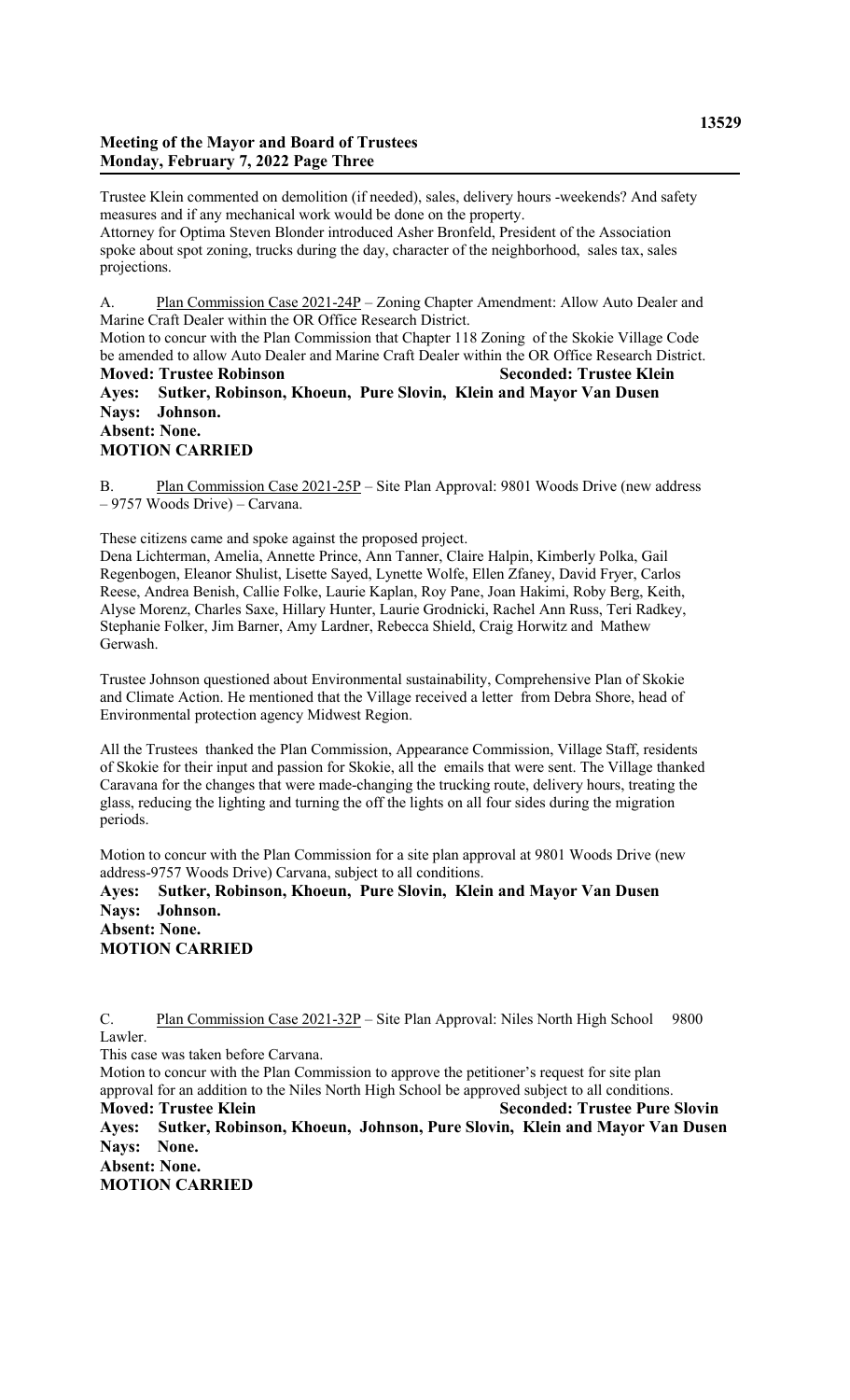### **13530 Meeting of the Mayor and Board of Trustees Monday, February 7, 2022 Page Four**

2022-2023 Community Development Block Grant Public Hearing #3.

The Public Hearing was presented by Carrie J Haberstich, Planning Supervisor

The CDBG entitlement amount remains unknown, so an estimate of \$600,000 is in the budget. In addition to the new entitlement, \$105,000 in unobligated funds and \$7,200 in program income are recommended to be applied to the Program Year 2022-23 budget. A balance of unobligated funds will be retained for emergencies for construction-related activities. **The total estimated budget is \$712,200.**

For the ninth year in a row, the Department of Housing and Urban Development (HUD) is requesting that the Village not submit its Annual Action Plan until the entitlement amount is known. We are proceeding with our typical public hearing schedule on the condition that flexibility is incorporated into the draft plan to accommodate a range of funding level possibilities. The following guidelines utilize a  $\pm 20\%$  contingency if the funding is greater than, equal to, or less than the base entitlement estimate of \$600,000:

- Less than \$480,000: A substantial amendment to the Action Plan will be necessary.
- **Less than \$600,000:** An across-the-board proportional reduction will be pursued.
- **\$600,000: ("full funding")** the funding will be distributed as budgeted.
- Less than \$712,200: The balance of the 15% services cap will be applied to the Village social worker position, and the balance of the entitlement funds will be applied to the Village's Home Improvement Program up to \$90,000, and any remaining balance will be applied to the Neighborhood Enhancement Program.
- Greater than \$712,200: The balance above \$712,200 will be carried forward to the following program year. No substantial amendment to the Action Plan will be pursued.
- No project or service funding level will be less than \$3,000.

|                     |                         |                                              | Program<br>Year<br>2021-22 | Program<br>Year<br>2022-23 |                  |         |
|---------------------|-------------------------|----------------------------------------------|----------------------------|----------------------------|------------------|---------|
|                     |                         | Projects                                     | <b>Funded</b>              | <b>Requested</b>           | <b>Suggested</b> | Allowed |
| Administration      |                         | VOS - Program Administration and Planning    | 115,000                    | 115,000                    | 115,000          |         |
|                     |                         | VOS - Assessment of Fair Housing             | 5,000                      | 5,000                      | 5,000            |         |
|                     |                         | <b>Subtotal</b>                              | 120,000                    | 120,000                    | 120,000          | 120,000 |
|                     | Tier                    |                                              |                            |                            |                  |         |
| <b>Service</b>      |                         | VOS - Social Worker                          | 42,756                     | 48,760                     | 41,080           |         |
|                     | 1                       | <b>JCFS</b>                                  | 4,000                      | 6,000                      | 4,000            |         |
|                     | 1                       | Asian Human Services (AHS) - dental services | 7,000                      | 15,000                     | 7,000            |         |
|                     | 1                       | <b>Metropolitan Family Services</b>          | 6,000                      | 10,000                     | 6,000            |         |
|                     | 1                       | PEER Services, Inc.                          | 6,000                      | 12,000                     | 6,000            |         |
|                     | 1                       | North Shore Senior Center                    | 8,000                      | 10,000                     | 8,000            |         |
|                     | $\overline{2}$          | Children's Advocacy Center                   | 4,000                      | 5,000                      | 4,000            |         |
|                     | $\overline{2}$          | The Harbour, Inc.                            | 4,000                      | 7,319                      | 4,000            |         |
|                     | $\overline{2}$          | <b>WINGS</b>                                 | 0                          | 8,000                      | 5,000            |         |
|                     | $\overline{\mathbf{3}}$ | Center for Enriched Living                   | 3,000                      | 5,000                      | 3,000            |         |
|                     | $\overline{3}$          | Impact Behavioral Health Partners            | 3,000                      | 9,000                      | 3,000            |         |
|                     |                         | YOU Youth and Opportunity United             | 5,000                      | 0                          |                  |         |
|                     |                         | <b>Subtotal</b>                              | 92,756                     | 136,079                    | 91,080           | 91,080  |
|                     |                         |                                              |                            |                            |                  |         |
| <b>Construction</b> |                         | VOS - Home Improvement Program               | 89,628                     | 90,000                     | 84,120           |         |
|                     |                         | <b>HODC</b>                                  | 19,500                     | 45,000                     | 22,500           |         |
|                     |                         | VOS - Neighborhood Enhancement Program       | 70,000                     | 100,000                    | 85,000           |         |
|                     |                         | VOS - Street Resurfacing                     | 198,000                    | 200,000                    | 195,000          |         |
|                     |                         | VOS - 50/50 Sidewalk Grant Program           | 3,000                      | 3,000                      | 3,000            |         |
|                     |                         | <b>Turning Point</b>                         | 22,500                     | 20,082                     | 20,000           |         |
|                     |                         | <b>SHORE</b>                                 | 8,000                      | 22,627                     | 22,500           |         |
|                     |                         | <b>CJE SeniorLife</b>                        | 15,000                     | 21,517                     | 21,500           |         |
|                     |                         | Search, Inc.                                 | 20,000                     | 22,500                     | 22,500           |         |
|                     |                         | Orchard Village                              | 10,000                     | 37,500                     | 25,000           |         |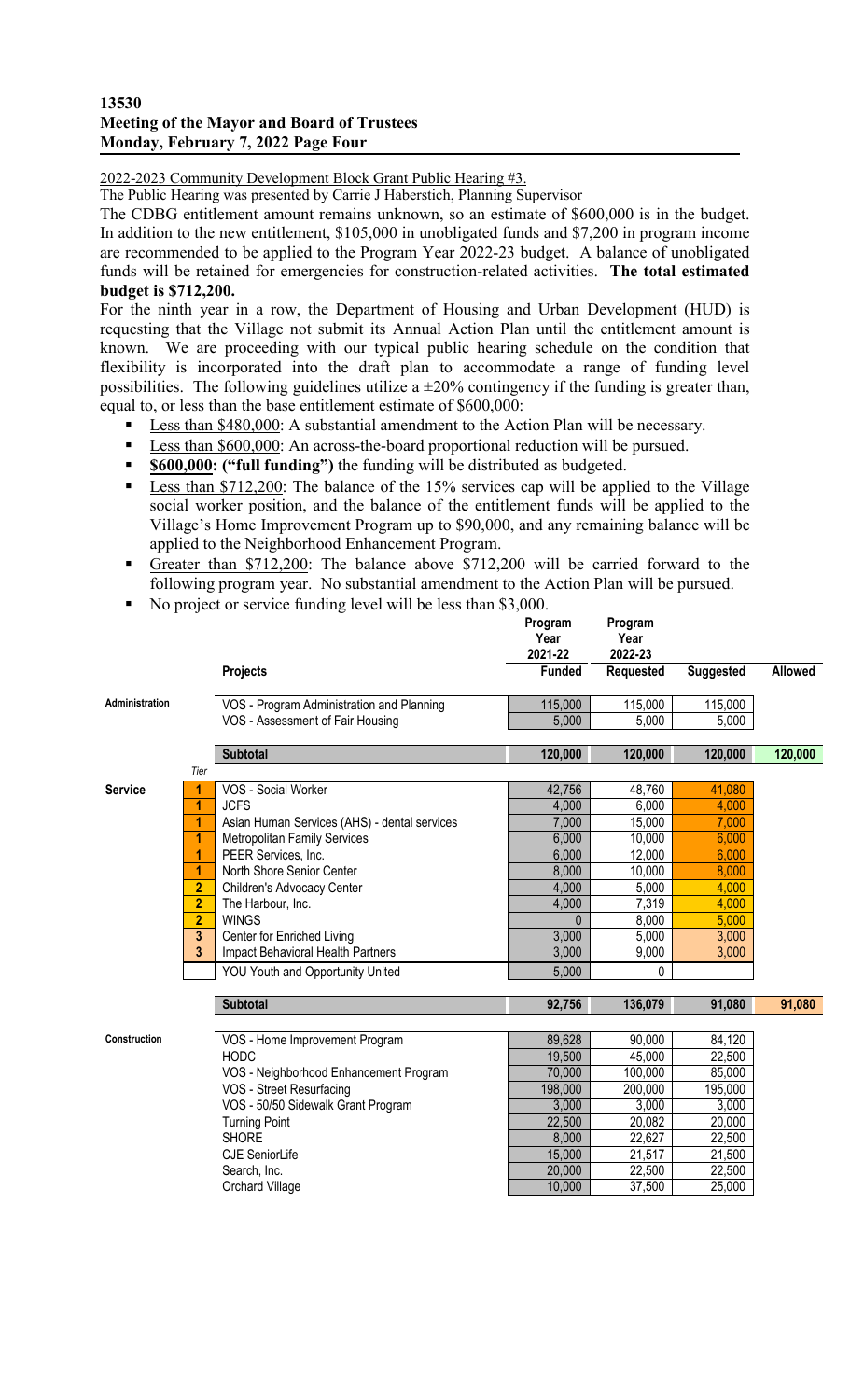| <b>Subtotal</b>                                                                                                                                                                    | 455,628 | 562,226                  | 501,120        | 501,120            |  |  |
|------------------------------------------------------------------------------------------------------------------------------------------------------------------------------------|---------|--------------------------|----------------|--------------------|--|--|
|                                                                                                                                                                                    |         |                          |                |                    |  |  |
| <b>Grand Total</b>                                                                                                                                                                 | 668,384 | 818,305                  | 712,200        | 712,200            |  |  |
| Overall Budget with Unallocated Funds and Program Income<br>Entitlement from HUD<br>Unallocated Funds to be Programmed<br><b>PY21</b> Program Income                               |         |                          |                |                    |  |  |
| <b>Budget for Cap Restrictions</b>                                                                                                                                                 |         | <b>Estimated</b><br>Caps |                |                    |  |  |
| Administration Cap $(20%)$ = estimated entitlement + program income received during PY22<br>Public Service Cap (15%) = estimated entitlement + program income received during PY21 |         |                          |                |                    |  |  |
|                                                                                                                                                                                    |         |                          | -20%<br>$+20%$ | 480.000<br>720,000 |  |  |

Motion to accept and approve the recommendations of the projects and funding levels for 2022 CDBG Block Grant. **Moved: Trustee Johnson Seconded: Trustee Klein**

**Ayes: Robinson, Khoeun, Johnson, Pure Slovin, Klein and Mayor Van Dusen Nays: None. Absent: None. Abstain: Sutker MOTION CARRIED**

#### Public Comments

Public Comments submitted after the January 18<sup>th</sup> Board Meeting

Fern and Ehud Kalai, Fern Simon, Kathleen Drewno, Katherine Nemanich, Celia Muench, Ruth Hecktman, Kelsey A. O'Connell, Alicia Lasek & Junu Kim, Eugenia Elliott, Celeste Cifala Roy/Rene Roy, Real Estate Buyer, Leonie Deutsch, Lynn Freeman, Toby Bernstein, Christos Economou, Nora Gavin-Smyth, Asher Bronfeld, Gail Schechter, Cammy and Tony Fortuna, Mary Jo DeBates, Kimberly Polka, Deborah Palanti, Meghan A. Schmidt, Trudy Landauer, Nikolaus and Angela Kalteis, Tim Stroh, Anne Hansen, Paul Krystal, Murtaza Ikani, Peter Mattox, Elyse Rasky-O'Connor, Paul Frank, Murtaza Ukani, A Concerned citizen, Bonnie Zarch, William Oney-PAIGE, Steven Cohen, Luna Delgado, Deborah Render, Katie Rosebrock

These comments were emailed to the Board for the February  $7<sup>th</sup>$  Board Meeting.

Gregg Klovens, Joy Benvenuti, Jerry Brozek, Madeleine M. Cusick, Nancy Sreenan, Tracy LaRock, Judith Bond, Ronisha Carpenter, Leslie Shad, William Eyring, Sheila Brown, Beth Flintoft, Scott Siegel, Patty Bailey, Katherine France, Maria Vasich, Judy Pollock, Patricia Rolfs, Ronald Skleney, Joab Oberlander, Michael Graff, Judy Winsberg, Bonnie Hernandez, Sara Jones, Reigan Massey, Katie Zaba, Kurt Peters, Randy Shonkweiler, Fern and Ehud Kalai, Eleonora di Liscia, Dennis Clarke, Robyn Mercile, Matthew Shirrell, Lori Catalan, Arden Davidson, Marianne Tadish, Doris A. Schubert, Elizabeth Hopp-Peters, Woody Goss, Don Tadish, Nancy E. Degnan, Kelly Bauer, Gayle Anderson, Elaine Smith, Kathleen O'Neil, Marjorie Isaacson, Jackie Kazarian, Patricia Rich, Kathleen Welton, Steve Gustafson, Catherine Catellani, Aviva Stein, Linda Waycie, Pauline Roth, Peter and Ann Grant, Marsha Warren, Jennifer Thiermann, Kim Kosmatka, Cathy Bloome, Beth Rosenberg-Brewer & Scott Brewer, Charles Johannsen, Kathleen Drewno, Edward Michael, Grace Broderick, Nancy Dolan, Katherine Nemanich, Marti McGinnis, Olivia Mahoney, Mira Barbir, Celia Muench, Pamela Buckley, Ellen Doppelt, Kelsey O'Donnell, Sigrid Pilgrim, Marianne Tadish, Jane Koten, John Paulett, Doug Shaeffer, Sharon Brown, Richard Friedman, Barbara Warren, Matha Erpelding, Leslie Nathan, Kris Hansen, Margaret Gross, Suzanne Sonnier, Susan Perdomo, Betsy Seff, Callie Folke, Paul Torgus, Sara Hartman-Seeskin, Charlotte Adelman, Ray Wagner, Gail Regenbogen, Katie Bean, Nancy Salkover, Noreen Willingham, Theo Shaw Watanabe, Melanie Wright, Kellen Spadafore, Joan Neumahr, Jeanine Coupe Ryding, Elizabeth Gilbert, Therese LaCross, Katherine Puckett, Rob Krueger, David Hudzinski, Linda Kellough, , Linda Gels, Kathy Bingham, David Cunniff, Steve House, Richard Stuckey, Susan Crawford, Jessica Guzlas, Lora Salley, Susan R Newcomb, Kathleen Gysler, Pam Babler, Linda Chin, Jan Boudart, Sharon Zulkie, George Milkowski, Suzanne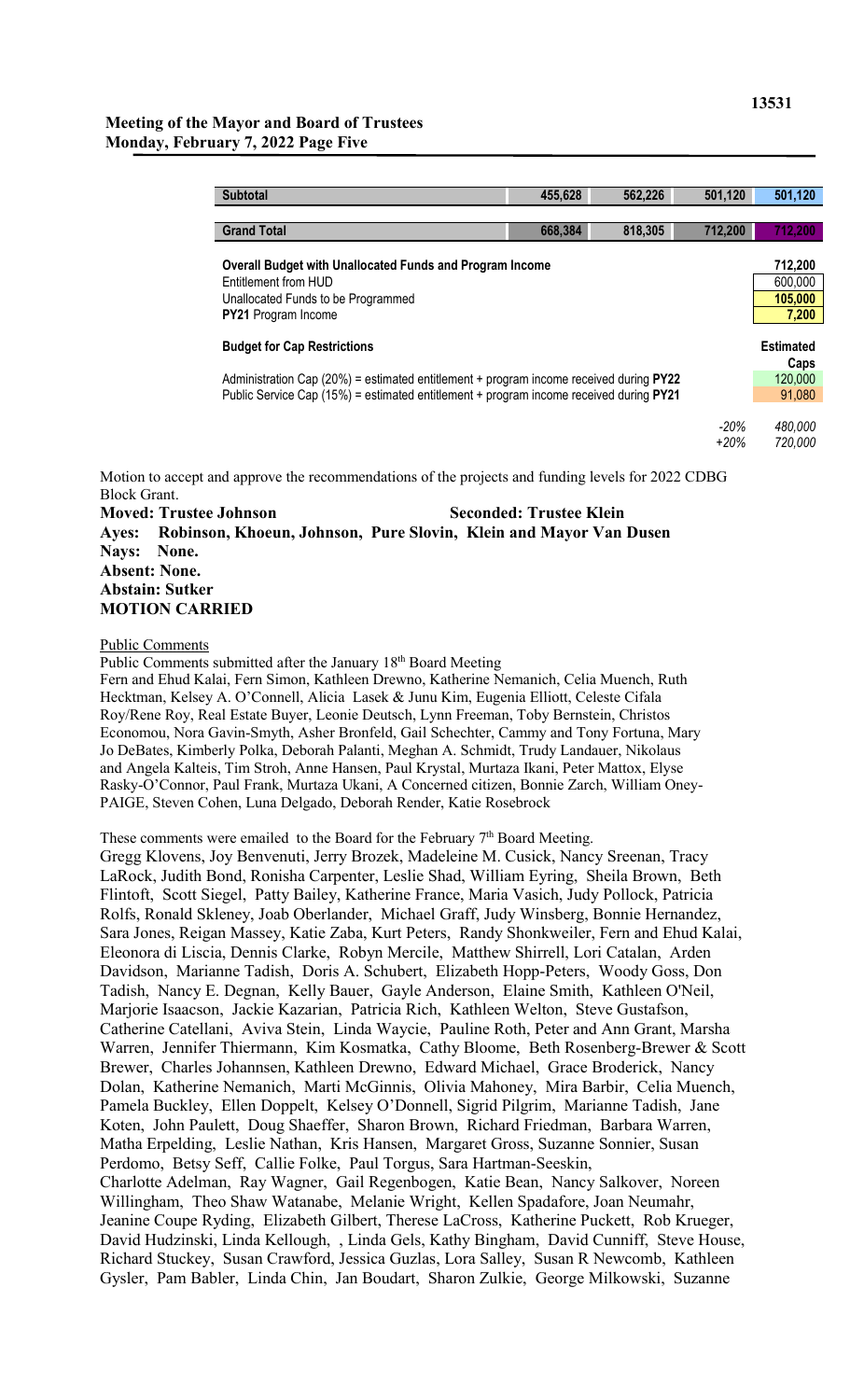### **13532 Meeting of the Mayor and Board of Trustees Monday, February 7, 2022 Page Six**

Bell Jush, Carole Smith, Amy Timberlake, Laura Long, Nancy Brown Sheba, Catherine Palivos, Gayle Donohue, Mark Burger, Orly Shaker, Kathy Schillo, Vicki Joseph, Dorothy Scott, Ronald Milnarik, Christy McCreary, Robert Handelsman, Charlotte Jones, Thomas Riley, Cynthia Michalak, Nancy Bauer, Linda Englund, Sarah Flax, Carol Berry, Diane Pontius, Sharyn and Edward Reiff, Anne Holcomb, Florence Jesser, William A. McLaughlin, Sona Rejebian, Dale Jones, Jeanne M. Parker, Elizabeth Nishiura, Rachel Krucoff, Kathleen Slattery, Alexa Bezjian-Avery, Marie Kahle, Susan Richter, Judith Chevedden, Jeanne Kerl, Susan Bright, Sandi Redman, Andy Montgomery, Mavis Bates, Charles Stansky, Elena Arrigo, Annette Raatz, Jerry Swarzman, Christine Williamson, Diane Dugard, Katherine Dougal, April Tackett, Bob Hostettler, Andie Cavedo, Alex Lerma, Amy Harrison, Jill Johnson, Miguel Hernandez, Lynne Firestone, Susan Zimny, Kay Silva, Cynthia Okayama Dopke, Katheryn Dittemore, Krakower, Martha Cray, Michelle Block, Bonnie Helwig, Lisa Silverman, Katie Shonk, Jerome Seidenfeld & Linda Camras, Ellen Friedman, Herbie Gaines, Mayre Press, Bob Gendron, Jason Lauren, Carl Albun, Rita June, Jean Farley Brown, Kahtleen Foley, Rosemary Burke, Larry and Paula Hyman, Kenneth Obel, Nancy Hollander, Lisa Gotkin, Christina Dahl, Stephen , Gliva, Gina Wisniewski, Loren Stern, Janice Figman, Matthew Herman, Doug Kaplan, Mary Lynne Doleys, Russ Hollander, Sallie and Alan Gratch. Nancy Feldman, Eugenia Elliott, Lizanne Wilson, Tom Wallace, Andrew Hoffman, Liz Roberts, Lauren Goffen, Julie Wolf, Hannah Harrison, Nancy Ruggeri, Paige Temple, Geri Collecchia, Laura Kadlec, Marcia Weiss, Michelle Jorgensen, Brad Fox, Beth Greenwald, Susan Mayer, Nancy Schor-Kaufman, R.A. Schumal, Mary Shea, Alisse Mawrence, Gail Regenbogen, Reese Turbin, Grace Schayngesicht, *No Name Given,* Patricia Kutsch, Donna Burman, Denise Nora, Celeste Cifala Roy, Leonie Deutsch, Maggie Van Dyke, Taylor Rose, Christos Economou, Earl Strassberger, Janice Temenak, Edie Hertel, Cammy and Tony Fortuna, Carmen Maldonado, Mary Hernandez, Nathan James, Sophie Scanlon, Anita A. Ross, Tamir Rubin, S Gross, Gail Schechter, Andrea Despotes, Ted Yusen, Catherine O'Connell-Cahill, Kathryn Calkins & The Board of Go Green Wilmette, Kimberly Polka, Robert Serb, Diana Chiropolos, Elvir Llika, *No Name Given,* Ronnie Berk, Michael Berman, Lisa Edelson, Elyse Rasky-O'Connor, Ellen Zfaney and June Zfaney, Katrina and , Jonathan Galbraith and our sons Soren (11) and Janek (8), Bev Pines, Elena Levine, Anne Hansen, Greg Chiropolos, Lisa Henn Bigelow, Stephanie Azen, River Kerstetter, Jonathan Menachem, Victoria Wolfinger, Elyse Fischground, Elizabeth Gallo, Mel (no last name given), Melanie Franke, Linda Metrick, Lara Levinson, Julia Garfield, Valerie Njapa, Luna Delgado, Amy Skalinder, Katie Rosebrock, Carly DeNoi, Sara Cherny, Shannon Sweetnam, Claire Halpin, Eric Muceus, Cynthia Martin, Catherine Icenogle, Iris and Michael Okmin, Susan Witkowski, Debra Shore, Bonnie Zarch, Bob Kusel ( sent another time ), Lauren Grodnicki, Toby Bernstein, Margaret Meade Glaser, Daniel Parker, Harriet Jacobs and John Domke, David Freireich, Larry Siegal, Adriana Castaneda, Jenny Kendler, Sandra Urban, Peter Corona,Beth Kruger Pastor Brian Smith, Lauren Kostas, open letter to Village-Pamela Sloan, Michael Okmin,

Paula Keisler, Connie Cowan, Judy Hoffman, Virginia England, Kathleen Clemons, Mary Griswold, Paola Ruocco, Pastor Brian Smith, Beth Kruger, Jenny Smith, Annette Peters, John Stainthorp, Harry Drucker, Francine Dudzinski, Tamara Jackson, Peter Corona, Laura Stamp, Kathie Peterson, Sarah Crewe, Shelley Weinberg, Charlie Saxe, Margaret Hormann, Sofiya Teplitskaya, Edward Tenner, Misty Siu, David Freireich, Margaret Zak, Meryl Fischer, Jane Irwin, Michelle Patt, Kira Brecht, Bath DeWall , Jill Niland, Carla Schmakel, Patricia Heineman-Vernon, Alice Weiss, Gabriella Boros, Liam Palmer, Fran Alcantara, Sandra Urban, Jenny Kendler, Andrea Rosen, Jim Stier, Maureen Sweeney, Candance R Blank , Andrew Shao, Nancy Bender, Pamela and Robert Feldman , Kathy Welton, Demayne Murphy, Anne Horn , Kelly Oldfield , Sue Gregor , Dennis & Julia Clarke, Susan Witkowski , Sharon Swidler, Ali Syed, Teresa Czaja, Robert Sullivan , J.A. Ginsburg, Niki Antonakos, Stephanie Crocker, Ann Foster , Emi Yamauchi, Adriana Castaneda, Larry Siegal, Nancy Watson, Dena Lichterman, Cynthia Martin, V. Veneziano, Leah Neiman, Mira Guergova, Emily Okallau, Carmie Callobre, Joan Hakimi , Kaara Kallen, Sue Capillo, Go Green Skokie , Corinne Kawecki, Lauren Grodnicki, Lizette White, Margaret Meade Glaser, Christopher Fedak , Laurie Milkent, Dave Andelson, Theodora McClain, Trina Grieshaber, Sheryl Schiff, Trina House, Ciara Mentzer, Marita Fenley, Patsy Brown, Eileen Hogan Heineman, Mary Alvarado, Shira Hammann, Sue Hansen , Carrie Bradean, and Callie Folke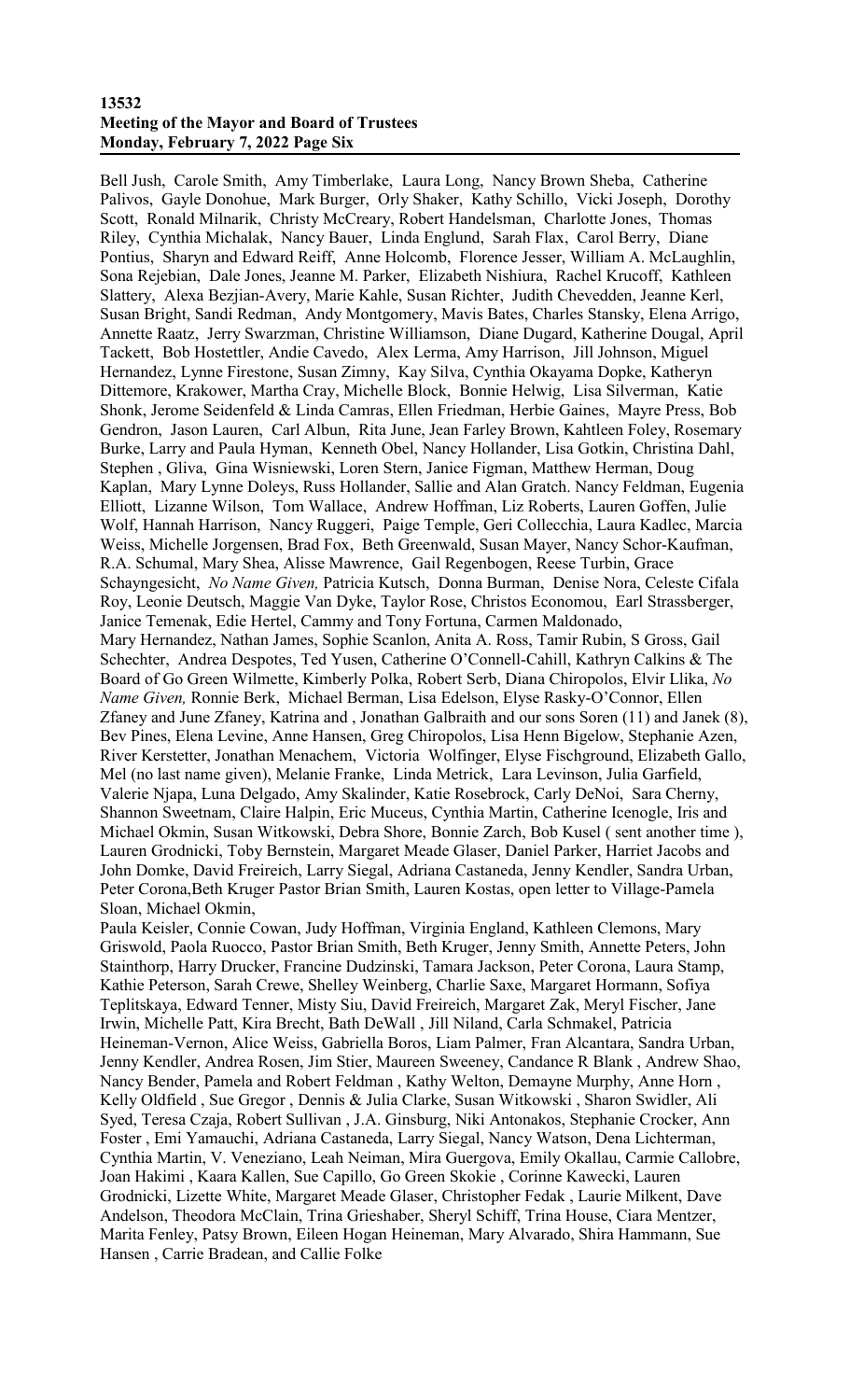## **Meeting of the Mayor and Board of Trustees Monday, February 7, 2022 Page Seven**

Kimberly Polka sent a petition by email that included 4,985 Illinois Residents. 4,035 Cook County Residents, 1085 neighbors to Skokie and 1,056 Skokie Residents signatures.

These comments were received from Jan Schakowsky's office

Valerie Njapa, Annette Prince, Bryan Lenz, Daniel Klem, Bradley Hayes, Christine Sheppard, Benjamin Cox, Jeanne Gang, Pat Leonard, Judy Pollock, Beth Rosenberg-Brewer & Scott Brewer, Catherine Catellani, Sara Jones, Grace Broderick, Katharine Spencer, Annette Prince, Linda K Chin, Katie Shonk, Bob Kusel

These comments were emailed to the Board after February  $7<sup>th</sup>$ .

Kathy Raffetto, Pete and Christine Sauser, Beryl Elenbogen, Lisa Silverman, Melina Kelson, Pam Cofre, and David Freireich and Robert Neuhaus.

Mayor Van Dusen expressed condolences to the family of Rabbi Douglas Goldhamer of Congregation Bene Shalom.

Adjournment. Motion to adjourn at 12:15 a.m. **Moved: Trustee Sutker Seconded: Trustee Klein Ayes: Sutker. Robinson, Khoeun, Johnson, Pure Slovin, Klein and Mayor Van Dusen Nays: None. Absent: None. MOTION CARRIED**

> ------------------------------- Pramod Shah, Village Clerk

Approved:

---------------------------------- Mayor Van Dusen

Items marked with an asterisk (\*) indicate they are part of the Consent Agenda that contains routine items or items which have already been discussed by the Mayor and Board at a previous public meeting and require a second reading. Items on the Consent Agenda are passed in one vote at the beginning of the Board Meeting. Prior to the vote on the Consent Agenda, the Mayor will inquire if there is any matter which anyone wishes to remove from the Consent Agenda. If there is an item on the Consent Agenda which you wish to address, please inform the Mayor at that time you wish to remove it from the Consent Agenda.